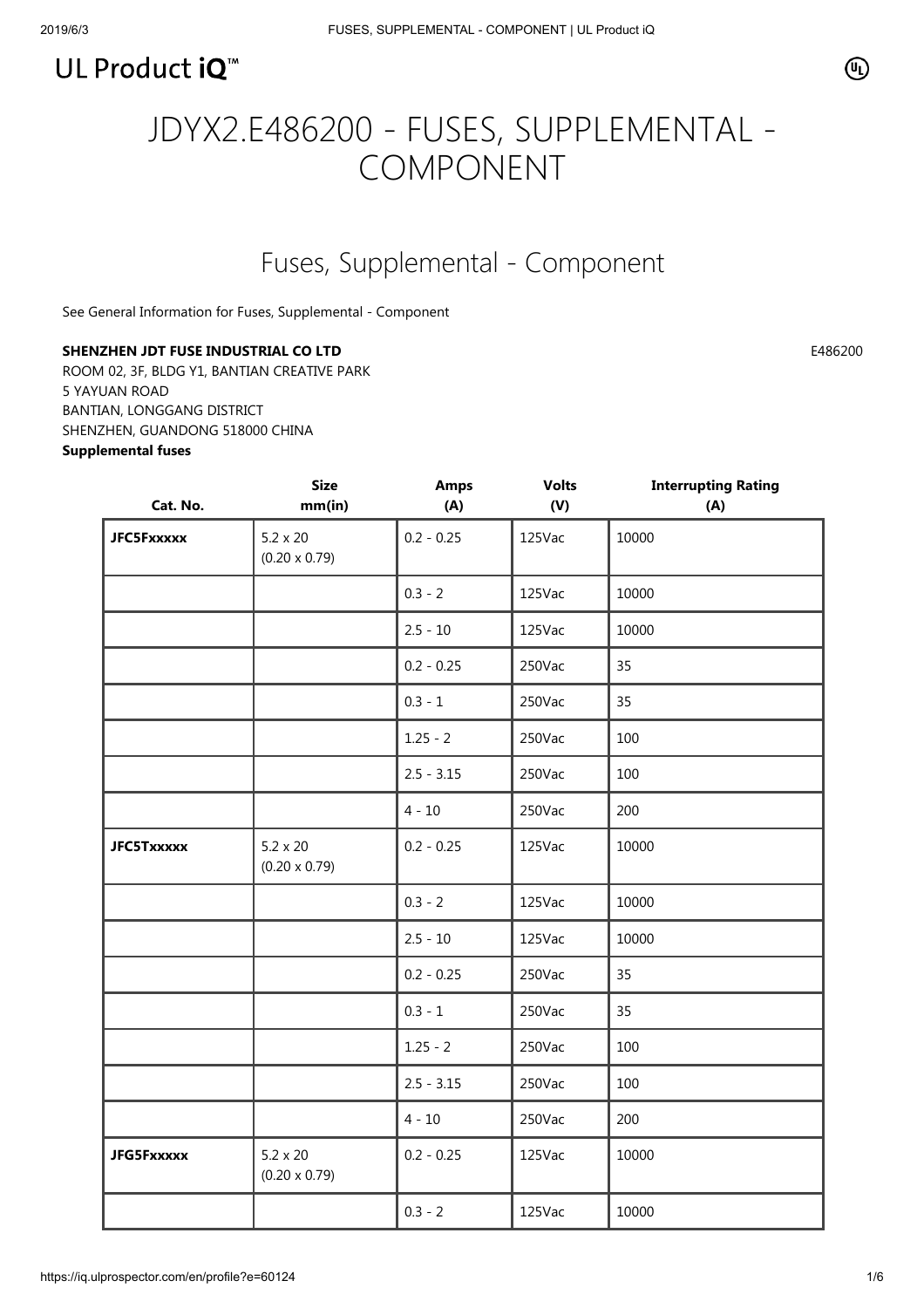2019/6/3 FUSES, SUPPLEMENTAL - COMPONENT | UL Product iQ

|                   |                                         | $2.5 - 10$   | 125Vac | 10000 |
|-------------------|-----------------------------------------|--------------|--------|-------|
|                   |                                         | $0.2 - 0.25$ | 250Vac | 35    |
|                   |                                         | $0.3 - 1$    | 250Vac | 35    |
|                   |                                         | $1.25 - 2$   | 250Vac | 100   |
|                   |                                         | $2.5 - 3.15$ | 250Vac | 100   |
|                   |                                         | $4 - 10$     | 250Vac | 200   |
| <b>JFG5Txxxxx</b> | $5.2 \times 20$<br>$(0.20 \times 0.79)$ | $0.2 - 0.25$ | 125Vac | 10000 |
|                   |                                         | $0.3 - 2$    | 125Vac | 10000 |
|                   |                                         | $2.5 - 10$   | 125Vac | 10000 |
|                   |                                         | $0.2 - 0.25$ | 250Vac | 35    |
|                   |                                         | $0.3 - 1$    | 250Vac | 35    |
|                   |                                         | $1.25 - 2$   | 250Vac | 100   |
|                   |                                         | $2.5 - 3.15$ | 250Vac | 100   |
|                   |                                         | $4 - 10$     | 250Vac | 200   |

## Supplemental fuses: pigtail leads

| Cat. No.       | <b>Size</b><br>mm(in)                 | Amps<br>(A) | <b>Volts</b><br>(V) | <b>Interrupting Rating</b><br>(A) |
|----------------|---------------------------------------|-------------|---------------------|-----------------------------------|
| JFPxxxxFL-350V | $4 \times 11$<br>$(0.16 \times 0.43)$ | $0.1 - 3$   | 350Vac              | 100                               |
|                |                                       | $3.15 - 10$ | 350Vac              | 100                               |
| JFPxxxxTL-350V | $4 \times 11$<br>$(0.16 \times 0.43)$ | $0.1 - 3$   | 350Vac              | 100                               |
|                |                                       | $3.15 - 10$ | 350Vac              | 100                               |

#### Supplemental micro fuses

| Cat. No.           | <b>Size</b><br>mm(in)                                            | <b>Amps</b><br>(A) | <b>Volts</b><br>(V) | <b>Interrupting Rating</b><br>(A) |
|--------------------|------------------------------------------------------------------|--------------------|---------------------|-----------------------------------|
| JFC1206-xxxxAS (#) | $3.2 \times 1.6 \times 0.65$<br>$(0.13 \times 0.06 \times 0.03)$ | $0.1 - 30$         | 24Vdc               | 300                               |
|                    |                                                                  | $0.1 - 7$          | 32Vdc               | 50                                |
|                    |                                                                  | $0.1 - 5$          | 72Vdc               | 50                                |
|                    |                                                                  | $0.1 - 3$          | 125Vdc              | 50                                |
|                    |                                                                  | $0.1 - 5$          | 125Vac              | 50                                |
|                    |                                                                  | $0.1 - 5$          | 63Vdc               | 50                                |
| JFC1206-xxxxFS (#) | $3.2 \times 1.6 \times 0.65$<br>$(0.13 \times 0.06 \times 0.03)$ | $0.1 - 30$         | 24Vdc               | 300                               |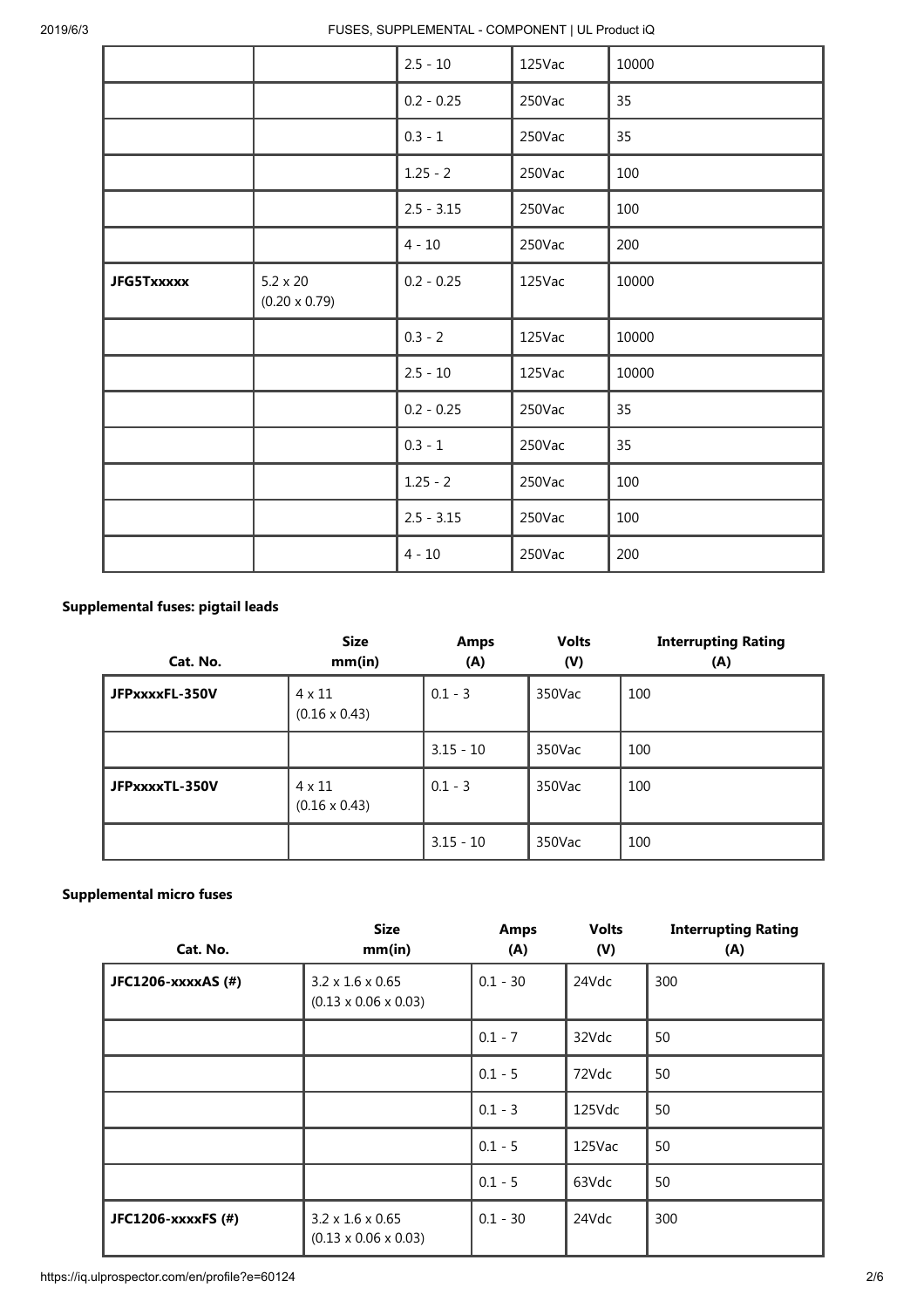|                     |                                                                  | $0.1 - 7$  | 32Vdc  | 50  |
|---------------------|------------------------------------------------------------------|------------|--------|-----|
|                     |                                                                  | $0.1 - 5$  | 72Vdc  | 50  |
|                     |                                                                  | $0.1 - 3$  | 125Vdc | 50  |
|                     |                                                                  | $0.1 - 5$  | 125Vac | 50  |
|                     |                                                                  | $0.1 - 5$  | 63Vdc  | 50  |
| JFC1206-xxxxGS (#)  | $3.2 \times 1.6 \times 0.65$<br>$(0.13 \times 0.06 \times 0.03)$ | $0.1 - 30$ | 24Vdc  | 300 |
|                     |                                                                  | $0.1 - 7$  | 32Vdc  | 50  |
|                     |                                                                  | $0.1 - 5$  | 72Vdc  | 50  |
|                     |                                                                  | $0.1 - 3$  | 125Vdc | 50  |
|                     |                                                                  | $0.1 - 5$  | 125Vac | 50  |
|                     |                                                                  | $0.1 - 5$  | 63Vdc  | 50  |
| JFC1206-xxxxHFS (#) | $3.2 \times 1.6 \times 0.65$<br>$(0.13 \times 0.06 \times 0.03)$ | $0.1 - 30$ | 24Vdc  | 300 |
|                     |                                                                  | $0.1 - 7$  | 32Vdc  | 50  |
|                     |                                                                  | $0.1 - 5$  | 72Vdc  | 50  |
|                     |                                                                  | $0.1 - 3$  | 125Vdc | 50  |
|                     |                                                                  | $0.1 - 5$  | 125Vac | 50  |
|                     |                                                                  | $0.1 - 5$  | 63Vdc  | 50  |
| JFC1206-xxxxKS (#)  | $3.2 \times 1.6 \times 0.65$<br>$(0.13 \times 0.06 \times 0.03)$ | $0.1 - 30$ | 24Vdc  | 300 |
|                     |                                                                  | $0.1 - 7$  | 32Vdc  | 50  |
|                     |                                                                  | $0.1 - 5$  | 72Vdc  | 50  |
|                     |                                                                  | $0.1 - 3$  | 125Vdc | 50  |
|                     |                                                                  | $0.1 - 5$  | 125Vac | 50  |
|                     |                                                                  | $0.1 - 5$  | 63Vdc  | 50  |
| JFC1206-xxxxLS (#)  | $3.2 \times 1.6 \times 0.65$<br>$(0.13 \times 0.06 \times 0.03)$ | $0.1 - 30$ | 24Vdc  | 300 |
|                     |                                                                  | $0.1 - 7$  | 32Vdc  | 50  |
|                     |                                                                  | $0.1 - 5$  | 72Vdc  | 50  |
|                     |                                                                  | $0.1 - 3$  | 125Vdc | 50  |
|                     |                                                                  | $0.1 - 5$  | 125Vac | 50  |
|                     |                                                                  | $0.1 - 5$  | 63Vdc  | 50  |
| JFC1206-xxxxTS (#)  | $3.2 \times 1.6 \times 0.65$<br>$(0.13 \times 0.06 \times 0.03)$ | $0.1 - 30$ | 24Vdc  | 300 |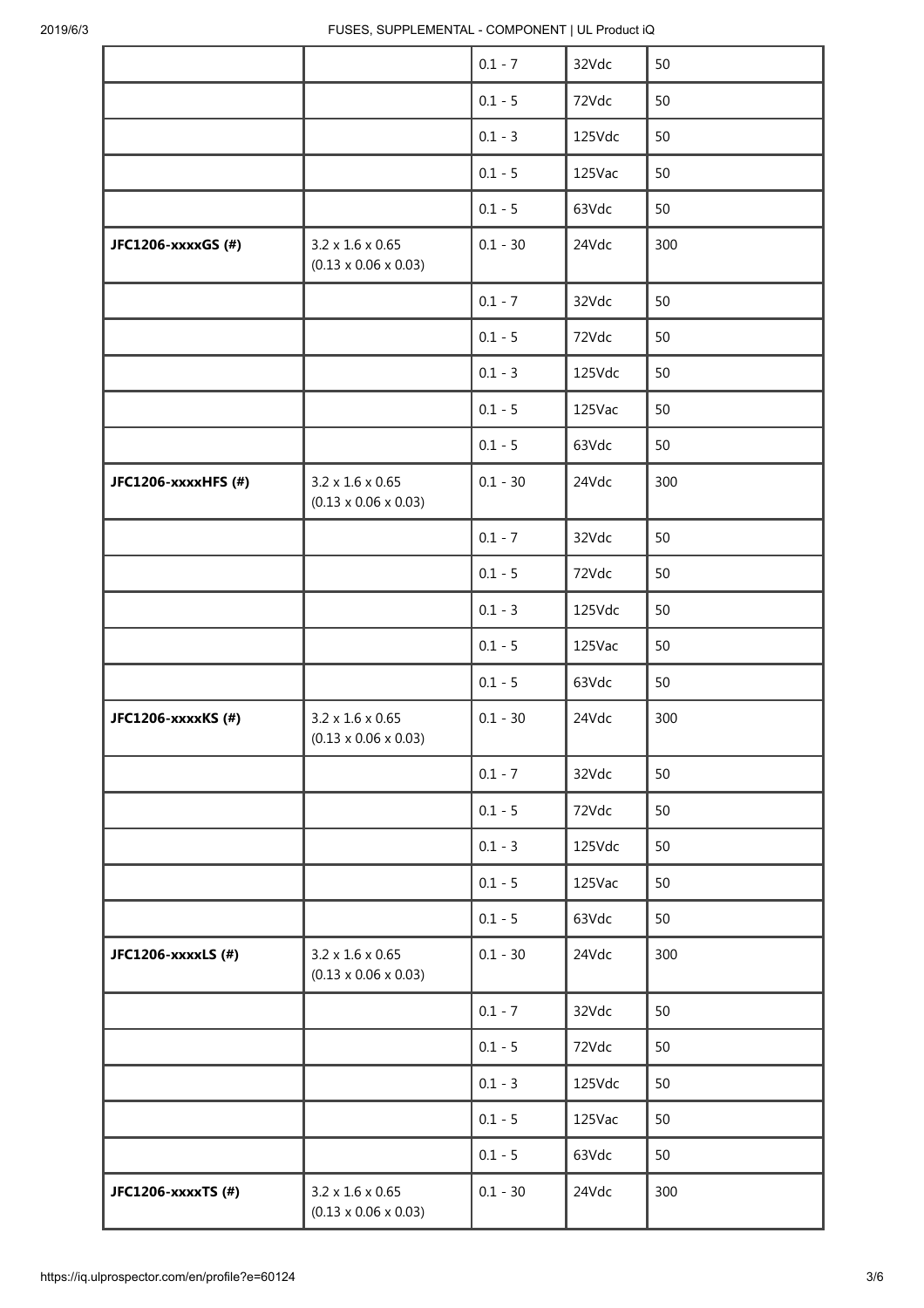|                  |                                        | $0.1 - 7$    | 32Vdc  | 50              |
|------------------|----------------------------------------|--------------|--------|-----------------|
|                  |                                        | $0.1 - 5$    | 72Vdc  | 50              |
|                  |                                        | $0.1 - 3$    | 125Vdc | 50              |
|                  |                                        | $0.1 - 5$    | 125Vac | 50              |
|                  |                                        | $0.1 - 5$    | 63Vdc  | 50              |
| <b>JFPxxxxFL</b> | $3 \times 7.2$<br>$(0.12 \times 0.28)$ | $0.1 - 3$    | 125Vac | 30 <sup>°</sup> |
|                  |                                        | $0.1 - 3$    | 250Vac | 30              |
|                  |                                        | $3.15 - 6.3$ | 125Vac | 30              |
|                  |                                        | $3.15 - 6.3$ | 250Vac | 30              |
| <b>JFPxxxxTL</b> | $3 \times 7.2$<br>$(0.12 \times 0.28)$ | $0.1 - 3$    | 125Vac | 30 <sup>°</sup> |
|                  |                                        | $0.1 - 3$    | 250Vac | 30              |
|                  |                                        | $3.15 - 6.3$ | 125Vac | 30 <sup>°</sup> |
|                  |                                        | $3.15 - 6.3$ | 250Vac | 30              |

#### Supplemental micro fuses: filled-tube

| Cat. No.         | <b>Size</b><br>mm(in)                                         | <b>Amps</b><br>(A) | <b>Volts</b><br>(V) | <b>Interrupting Rating</b><br>(A) |
|------------------|---------------------------------------------------------------|--------------------|---------------------|-----------------------------------|
| <b>JFSXXXXFR</b> | $8.4 \times 7.7 \times 4$<br>$(0.33 \times 0.30 \times 0.16)$ | $0.1 - 6.3$        | $250$ Vac           | 50                                |
|                  |                                                               | $0.1 - 6.3$        | 350Vac              | 50                                |
| <b>JFSXXXXTR</b> | $8.4 \times 7.7 \times 4$<br>$(0.33 \times 0.30 \times 0.16)$ | $0.1 - 6.3$        | 250Vac              | 50                                |
|                  |                                                               | $0.1 - 6.3$        | 350Vac              | 50                                |

#### Supplemental micro fuses: pigtail leads

| Cat. No.          | <b>Size</b><br>mm(in)                   | <b>Amps</b><br>(A) | <b>Volts</b><br>(V) | <b>Interrupting Rating</b><br>(A) |
|-------------------|-----------------------------------------|--------------------|---------------------|-----------------------------------|
| <b>JFG3Fxxxxx</b> | $3.6 \times 10$<br>$(0.14 \times 0.39)$ | $0.25 - 0.5$       | 125Vac              | 50                                |
|                   |                                         | $0.25 - 0.5$       | 250Vac              | 50                                |
|                   |                                         | $0.63 - 1.6$       | 125Vac              | 50                                |
|                   |                                         | $0.63 - 1.6$       | 250Vac              | 50                                |
|                   |                                         | $2 - 5$            | 125Vac              | 50                                |
|                   |                                         | $2 - 5$            | 250Vac              | 50                                |
| <b>JFG3Txxxxx</b> | $3.6 \times 10$<br>$(0.14 \times 0.39)$ | $0.25 - 0.4$       | 125Vac              | 50                                |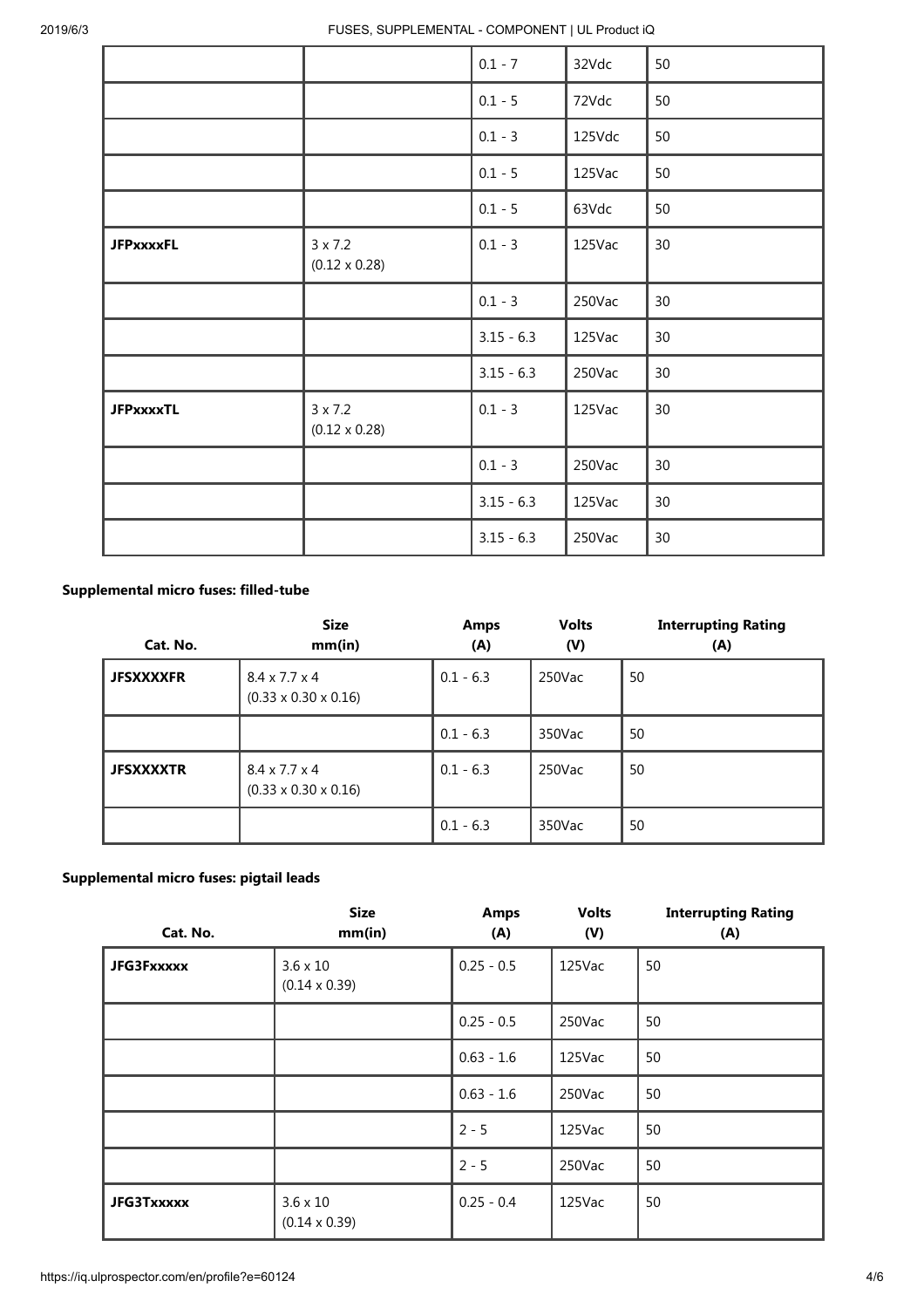|                   |                                                               | $0.25 - 0.4$ | 250Vac | 50 |
|-------------------|---------------------------------------------------------------|--------------|--------|----|
|                   |                                                               | $0.5 - 5$    | 125Vac | 50 |
|                   |                                                               | $0.5 - 5$    | 250Vac | 50 |
| <b>JFG6Fxxxxx</b> | $8.3 \times 5 \times 3.9$<br>$(0.33 \times 0.20 \times 0.15)$ | $0.05 - 10$  | 250Vac | 50 |
|                   |                                                               | $0.05 - 10$  | 300Vac | 50 |
|                   |                                                               | $0.05 - 10$  | 250Vdc | 50 |
| <b>JFG6Txxxxx</b> | $8.3 \times 5 \times 3.9$<br>$(0.33 \times 0.20 \times 0.15)$ | $0.05 - 10$  | 250Vac | 50 |
|                   |                                                               | $0.05 - 10$  | 300Vac | 50 |
|                   |                                                               | $0.05 - 10$  | 250Vdc | 50 |
| JFSxxxxFR-300V    | $8.4 \times 4 \times 8.2$<br>$(0.33 \times 0.16 \times 0.32)$ | $0.05 - 6.3$ | 300Vac | 50 |
| JFSxxxxFR-350V    | $8.4 \times 4 \times 8.2$<br>$(0.33 \times 0.16 \times 0.32)$ | $0.05 - 6.3$ | 350Vac | 50 |
| JFSxxxxTR-300V    | $8.4 \times 4 \times 8.2$<br>$(0.33 \times 0.16 \times 0.32)$ | $0.05 - 6.3$ | 300Vac | 50 |
| JFSxxxxTR-350V    | $8.4 \times 4 \times 8.2$<br>$(0.33 \times 0.16 \times 0.32)$ | $0.05 - 6.3$ | 350Vac | 50 |

#### Supplemental micro fuses: surface mount

| Cat. No.            | <b>Size</b><br>mm(in)                                             | <b>Amps</b><br>(A) | <b>Volts</b><br>(V) | <b>Interrupting Rating</b><br>(A) |
|---------------------|-------------------------------------------------------------------|--------------------|---------------------|-----------------------------------|
| JFC0603-xxxxAS (#)  | $1.6 \times 0.81 \times 0.65$<br>$(0.06 \times 0.03 \times 0.03)$ | $0.1 - 1.5$        | 63Vdc               | 50                                |
|                     |                                                                   | $0.1 - 8$          | 32Vdc               | 50                                |
| JFC0603-xxxxFS (#)  | $1.6 \times 0.81 \times 0.65$<br>$(0.06 \times 0.03 \times 0.03)$ | $0.1 - 1.5$        | 63Vdc               | 50                                |
|                     |                                                                   | $0.1 - 8$          | 32Vdc               | 50                                |
| JFC0603-xxxxGS (#)  | $1.6 \times 0.81 \times 0.65$<br>$(0.06 \times 0.03 \times 0.03)$ | $0.1 - 1.5$        | 63Vdc               | 50                                |
|                     |                                                                   | $0.1 - 8$          | 32Vdc               | 50                                |
| JFC0603-xxxxHFS (#) | $1.6 \times 0.81 \times 0.65$<br>$(0.06 \times 0.03 \times 0.03)$ | $0.1 - 1.5$        | 63Vdc               | 50                                |
|                     |                                                                   | $0.1 - 8$          | 32Vdc               | 50                                |
| JFC0603-xxxxLS (#)  | $1.6 \times 0.81 \times 0.65$<br>$(0.06 \times 0.03 \times 0.03)$ | $0.1 - 1.5$        | 63Vdc               | 50                                |
|                     |                                                                   | $0.1 - 8$          | 32Vdc               | 50                                |
| JFC0603-xxxxTS (#)  | $1.6 \times 0.81 \times 0.65$<br>$(0.06 \times 0.03 \times 0.03)$ | $0.1 - 1.5$        | 63Vdc               | 50                                |